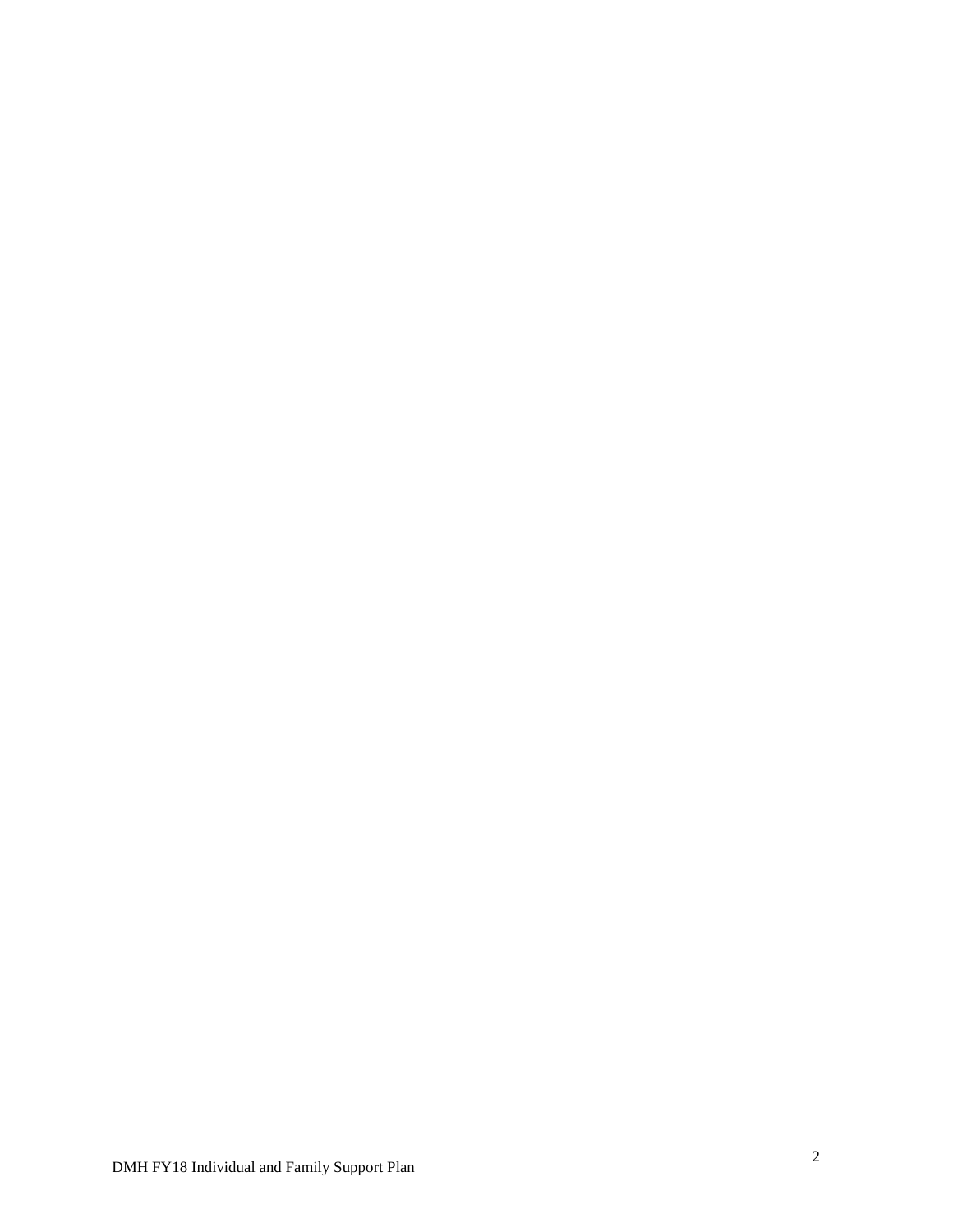## **Department of Mental Health Annual Individual and Family Support Plan FY 2018**

#### **Overview**

Individual and Family Support is imbedded in the Department of Mental Health's (DMH) mission statement. As the State Mental Health Authority, DMH assures and provides access to services and supports to meet the mental health needs of individuals of all ages, enabling them to live, work and participate in their communities. Its critical mission is accomplished by working in partnership with other state agencies, individuals, families, providers and communities. This plan details ongoing collaborations and initiatives that support clients, their families, the communities where they live and our sister state agencies.

For DMH, the term 'support' includes all activities that assist individuals in their recovery and families to promote the growth, resiliency, recovery and rehabilitation of their affected family member. In providing family support, DMH uses the broad definition of family, which may include adults and children, parents and guardians, spouses and partners, other relatives, and non-related individuals whom the client defines as family and who play a significant role in the client's life. In addition, DMH includes support that is provided to the person themselves in order to facilitate his or her recovery process as these activities are central to the mission and values of the Department.

Through ongoing direct communication with consumers and families as well as with contracted providers and advocacy organizations, DMH provides education, training, linkage, and direct assistance and reinforcement. These five support aspects include:

- Education that is age and role-appropriate to enable family members and individuals to understand mental health issues and the treatment being offered;
- Training in managing challenges that a family member living with a mental illness presents and advocacy and leadership skills for family members and/or persons served;
- Linkage with other resources, including peers and other families, that can reduce the care-giving burden, recognizing that children and adolescents, as well as adults, may be serving in a care-giving capacity for their family member with mental health problems;
- Direct assistance in caring for a family member with mental health needs; in navigating the human services and special education systems, in dealing with eligibility requirements, and in accessing entitlements and insurance for family members and for themselves;
- Person-to-person reinforcement through parent support providers, family partners, peer support to adults and parents with mental health conditions; as well as support groups for families, other caregivers, and individuals.

These five support aspects are identified throughout the plan within the context of family empowerment, consumer and family leadership, family support resources in child, adolescent and adult services, access to services and supports, cultural competence and interagency collaboration.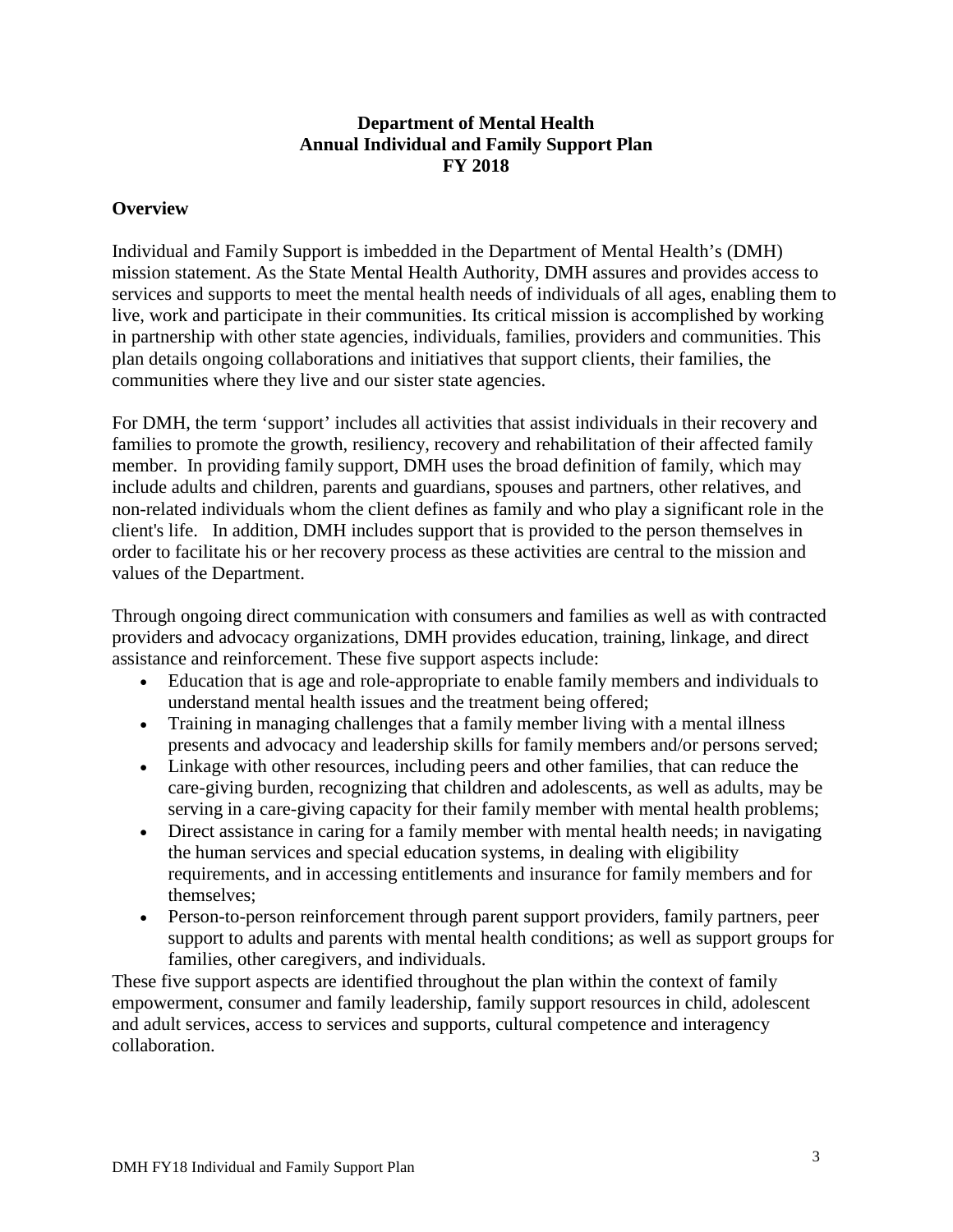Further the DMH approach evolves from extensive routinely sought family and consumer input. DMH gains stakeholder input from a wide variety of sources and processes described below.

- Ongoing and regular meetings of the DMH Area and Site boards that regularly provide both needs assessments and program planning input;
- The Massachusetts State Mental Health Planning Council (SMHPC). This body is federally mandated by the Substance Abuse and Mental Health Services Administration to exist in all state Mental Health Authorities receiving Community Mental Health Services block grant funds. It is a standing committee of the Mental Health Advisory Council (MHAC) to the Massachusetts Department of Mental Health. The MHAC, established by statute (MGL c.19, section 11) and regulation (104 CMR 26.04 [4]) consists of 15 individuals appointed by the Secretary of the Executive Office of Health and Human Services to "advise the commissioner on policy, program development and the priorities of need in the Commonwealth for comprehensive programs in mental health." All members of the Planning Council are nominated and appointed by the MHAC and include consumers, family members of adults and children, legal and program advocates, providers, other state agencies, mental health professionals and professional organizations, legislators, representation from state employee unions and members of racial, cultural and linguistic minority groups. The Council meets quarterly while its co-chairs and subcommittee chairs meet monthly throughout the year. The subcommittees directly focused on family member and consumer support are the Professional Advisory Committee on Child/Adolescent Mental Health (PAC), the Youth Development Committee, the Multicultural Advisory Committee, TransCom (The Transformation Committee), and the Parent Support Committee, the Employment Subcommittee and the Housing Subcommittee.
- PPAL, the Parent Professional Advocacy League, conducts monthly training and information sessions with DMH Family Support Specialists and MassHealth funded Family Partners. A senior DMH staff person attends these meetings and uses them to keep up with issues, problems, and accomplishments as well as to present information to the group for feedback.
- The Massachusetts Chapter of the National Alliance for the Mentally Ill (NAMI-Mass) and the Parent Professional Advocacy League (PPAL) are in frequent communication with the Department regarding issues of concern to family members. (Ongoing)
- The DMH Office of Recovery and Empowerment organizes meetings and events that bring together DMH and peer leaders together on various topics.
- For children and adolescents, DMH service system planning is aligned with the MassHealth Rosie D Remedy Services of the Children's Behavioral Health Initiative (CBHI). The population directly affected by the remedy (MassHealth members from birth to 21 with SED) includes many families who are also part of the DMH service population. Therefore, DMH continually assesses how it purchases and delivers services so that its services align with the Commonwealth's overarching goal of a service system for families of children with serious emotional disturbance that addresses child and family needs regardless of the family's insurance status or particular agency involvement. The input from families of youth up to age 21 and from young adults is critical in guiding thinking about the DMH child-adolescent system and is solicited through targeted meetings of parents and young adults, as well as the active participation and engagement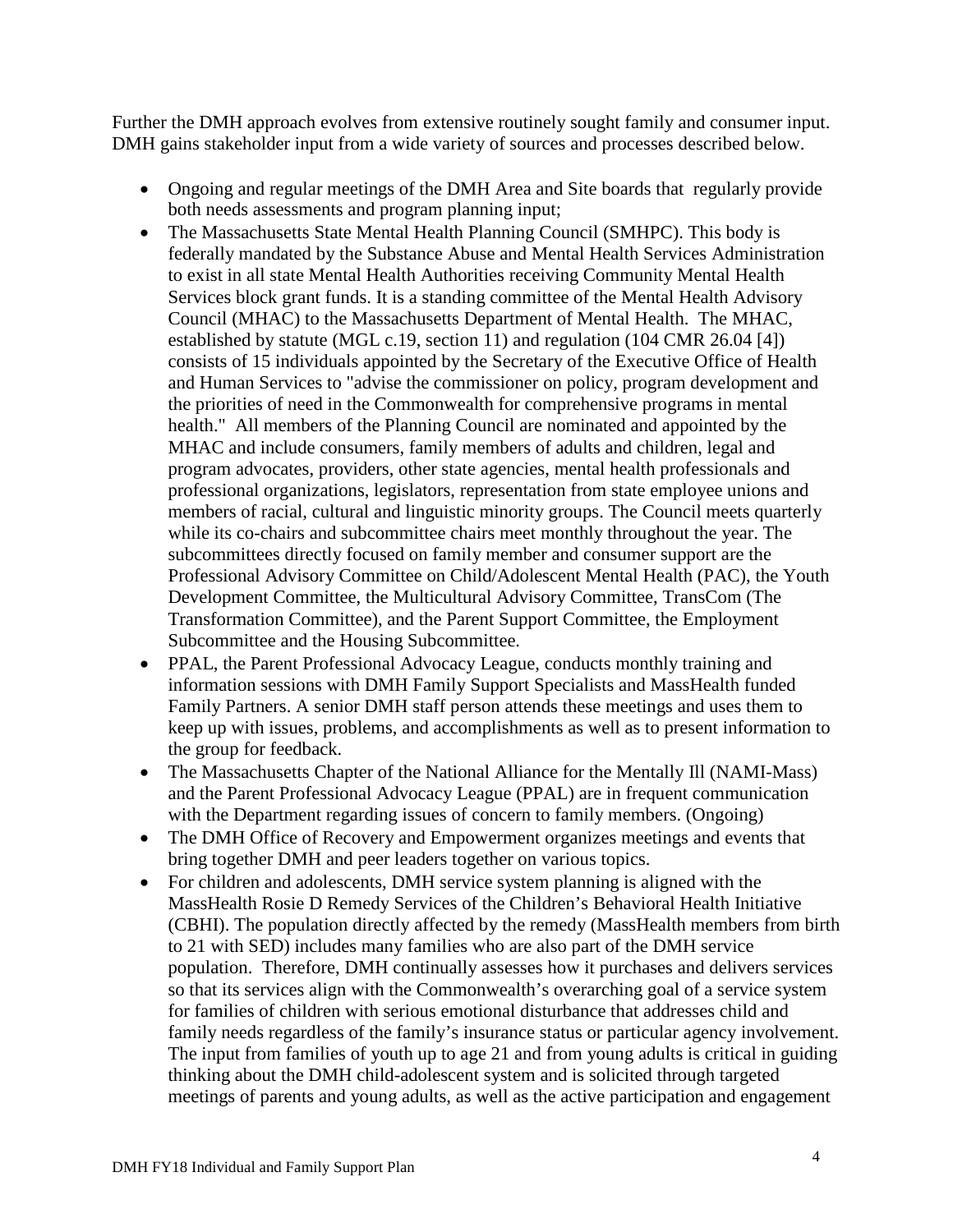of parents who sit as members of the CBHI executive and advisory committees and other DMH policy committees. Two young adult peer leaders are also appointed members of the Children's Behavioral Health Advisory Council and are also actively involved in DMH's Statewide Young Adult Council (SYAC).

- DMH Child, Youth and Family Services has established several mechanisms for soliciting on-going input from parents and youth to ensure that the Department's procurements, policies, and other activities reflect parent and youth perspectives and experiences. This is particularly evident for Caring Together, the joint DMH-Department of Children and Families program. These mechanisms include:
	- o Caring Together Family Advisory Committee: comprised entirely of parents and other family members to inform implementation of Caring Together services.
	- o Caring Together Implementation Committee: comprised of Caring Together providers, state agency staff, and two parents.
	- o Caring Together Coordinators of Family Driven Practice: Staff who are parents with lived experience raising a child with significant behavioral health needs and have extensive professional experience as a Family Partner, Senior Family Partner, or other Parent Support Provider within the children's behavioral health service system. Their role is to advance family engagement practices and familydriven care within the Caring Together system and lead practice improvement efforts throughout the Caring Together system.
- DMH has enhanced its websites and public information materials to make information about DMH services more available. Currently, DMH is redesigning its internet site in collaboration with the Executive Office of Technology Services and Supports' revision to Mass.gov. The DMH Resource guide is one of the website's 10 most frequently visited areas. Persons preferring telephone consultation may call the DMH Information and Resource line (1-800-221-0053). Finally, DMH is active on the social media sites, Twitter and Instagram (@massdmh).

# **The Plan**

Through administrative processes, staff assignment, and procurement, DMH continues to address key concerns raised by families and people receiving services, to the extent that resources allow. Parents, family members, and consumers have been involved in both the design and implementation phase of these initiatives. Specific levels of involvement are identified with each initiative.

# **I. Family Empowerment**

Family members and consumers are represented on various councils and advisory boards that provide significant input and direction into the development of DMH policies, procedures, program development and service evaluation, including:

- Commissioner's Statewide Advisory Council;
- Family member participation in the Caring Together Family Advisory Council, the Caring Together Provider Advisory Council and a committee of stakeholders to develop quality and outcome indicators for Caring Together services;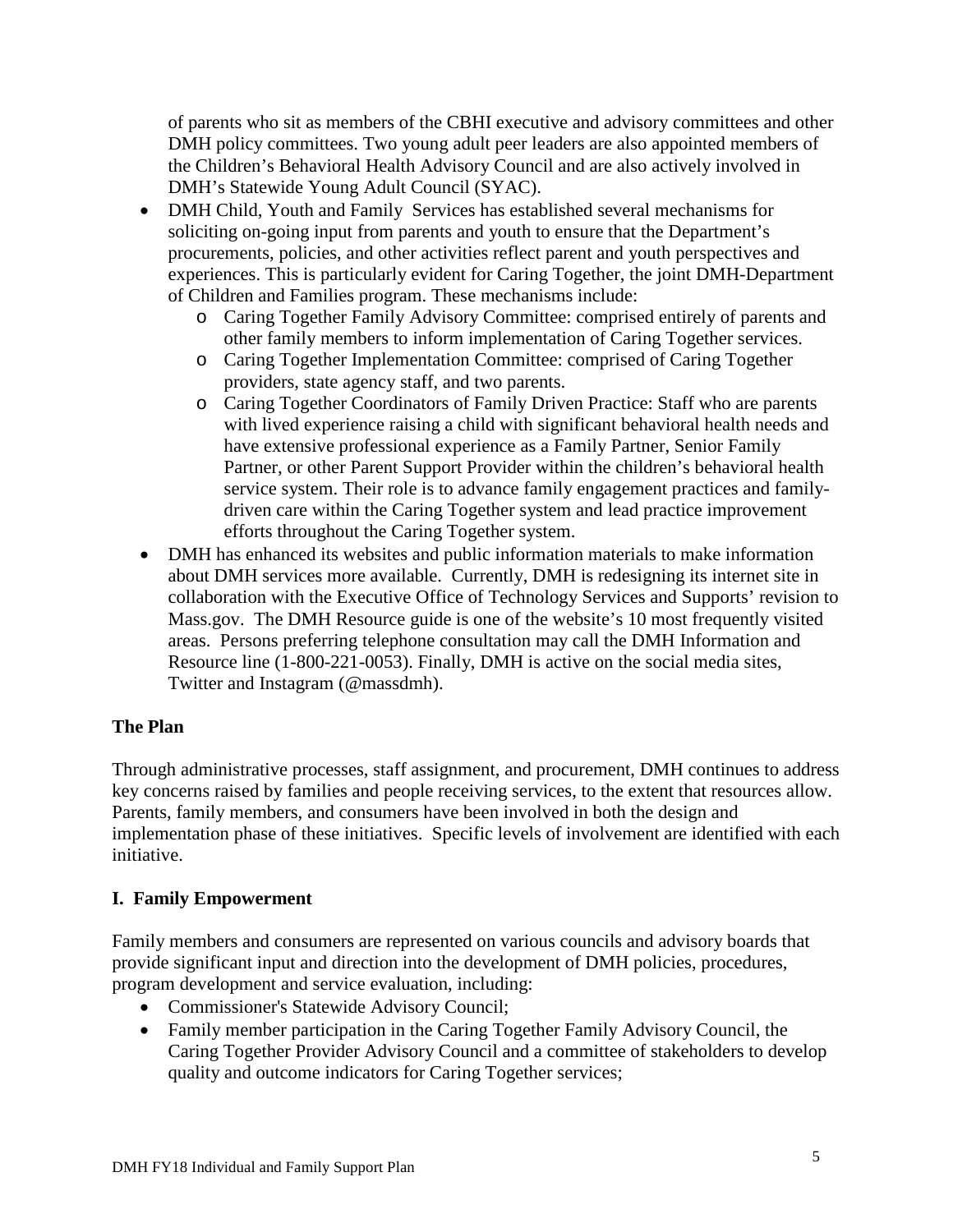- State Mental Health Planning Council and its subcommittees, including the Professional Advisory Committee on Children's Mental Health (PAC), Youth Development Committee, TransCom, Restraint/Seclusion Elimination Committee, Multicultural Advisory Committee, Employment Subcommittee, Housing Subcommittee and Parent Support Committee. . Parents and consumers also assume leadership roles on these subcommittees;
- The Children's Behavioral Health Advisory Council, established in 2009 in response to Chapter 321 of the Acts of 2008, the Children's Mental Health Law, which has parent and youth representation as Council members;
- Young adult representation on the following committees and workgroups: Children's Behavioral Health Advisory Council, MBHP Consumer Council, Youth Development Committee, Statewide Young Adult Advisory Council, Employment Subcommittee, Housing Subcommittee and Education Subcommittee, and Multicultural Advisory Committee;
- Site and Area Boards that advise on local program development, regulations, statutes and policies;
- Two parents with lived experience that are contracted consultants for Central Office Child, Youth and Family Services. These consultants are integral in service development and implementation;
- Service procurement process through community forums, Requests for Information (RFIs) and membership on proposal review committees that make recommendations to the Department about contract awards. Family members serve on design teams, are represented on Selection Review Teams, and co-present with state agency staff at provider forums and meetings with state agency staff as an orientation to new service models being procured.
- Contract management meetings and other local committees that work on the details of refining and improving the quality of DMH services; and

DMH also contracts with the Parent/Professional Advocacy League (PPAL), the state chapter of the National Federation of Families for Children's Mental Health. This is the statewide organization responsible for making sure that the voices of parents and family members of children with mental health needs are represented in all policy and program development forums both within DMH and in other state agency and interagency forums. PPAL efforts to promote family empowerment include:

- On-going support, through networking, information-sharing, and training, for the network of forty-three DMH Family Support Specialists to enhance their advocacy skills.
- Regular communication with the local support groups facilitated by DMH Family Support Specialists. This communication is used to solicit input on proposed changes to state and federal laws, regulations, and program designs that affect children with mental health challenges.
- Feedback from PPAL to DMH staff about problems that parents are experiencing in regard to service access and quality based on information from support groups, surveys that it conducts, and calls to the office. PPAL members have also been frank about the fact that, beyond the child identified as the client, family members often have their own needs, and PPAL has advocated for service provision that is built on an understanding of the needs and strengths of both the child and the family.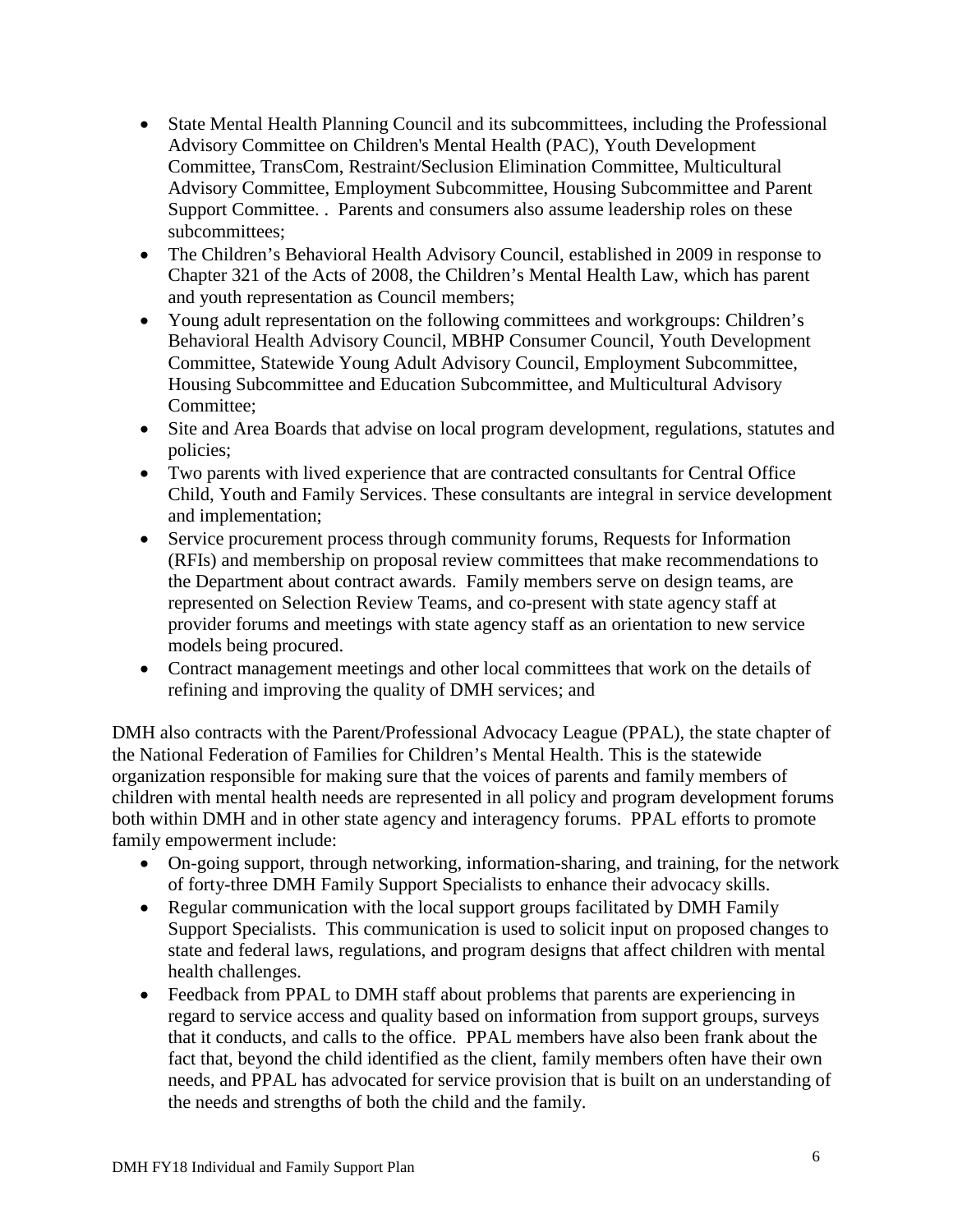- Collaboration with DMH to solicit ad hoc input from parents, youth, and family members regarding specific issues that impact DMH service design, practice, and policy formulation.
- DMH currently contracts with PPAL to conduct topical surveys of parents and families on current and emerging issues and challenges that families face in getting needed services and supports for their children with behavioral health needs. These findings are used to inform DMH's work, as well as MassHealth and the broader children's behavioral health service system.
- To ensure that DMH provides services that are culturally competent to lesbian, gay, bisexual, transgender, queer and questioning (LGBTQ) persons and their families, the Department has launched an LGBTQ initiative. As an initial first step, DMH held interviews with key informants, as well as focus groups with DMH clients who selfidentify as LGBTQ. Recently, the Department also conducted an all employee survey to assess LGBTQ environment and needs. The results of these discussions and survey developed the DMH LGBTQ policy and training activities in FY '18.
- The State Mental Health Planning Council subcommittees provide significant input into policy and program development.
	- o The Professional Advisory Committee on Children's Mental Health (PAC) continues to be unique in its broad approach to children's mental health. It has a unique function and role, as the only non-state chaired advisory, entity to the Department of Mental Health focusing on needs and services to children, youth and parents. The PAC's priorities include the Children's Behavioral Health Initiative and opportunities for promoting integrated service delivery across child and family serving agencies. Recently, the PAC has focused discussion and provided input to DMH to ensure that children's behavioral health care, in the reengineering of integrated primary care payment systems, will maintain a high quality and provide effective access. Further, the PAC supports the development of coordinated care for infants' and young children's mental health. Finally the PAC collaborates with the Parent Support Subcommittee of the State Mental Health Planning Council to enhance care for parents with mental illness.
	- o The Youth Development Committee (YDC) was organized in 2002 to focus on transition age programming (defined as those individuals between the ages of 16 and 25) and to create a voice for youth and young adults. Membership includes young adults as co-chairs, parents, providers, advocates, university representatives and interagency staff. This committee meets monthly and effectively oversees the DMH Statewide Transition Age Young Adult (TAY) Initiative. The Initiative has expanded its partnership through a concentrated focus on the development of young adult peer mentors and young adult peer leaders across the Commonwealth. The YDC represents and reports to the Planning Council on the various young adult activities occurring across the state and elicits feedback and input from the Area and Statewide Young Adult Councils. The two young adult co-chairs of the YDC are active members of the Planning Council and its steering committee. One of the YDC co-chairs has now also become one of three chairs for the State Mental Health Planning Council.
	- o The Multicultural Advisory Committee (MAC) advises the Commissioner of the Department of Mental Health (DMH), the Director of the DMH Office of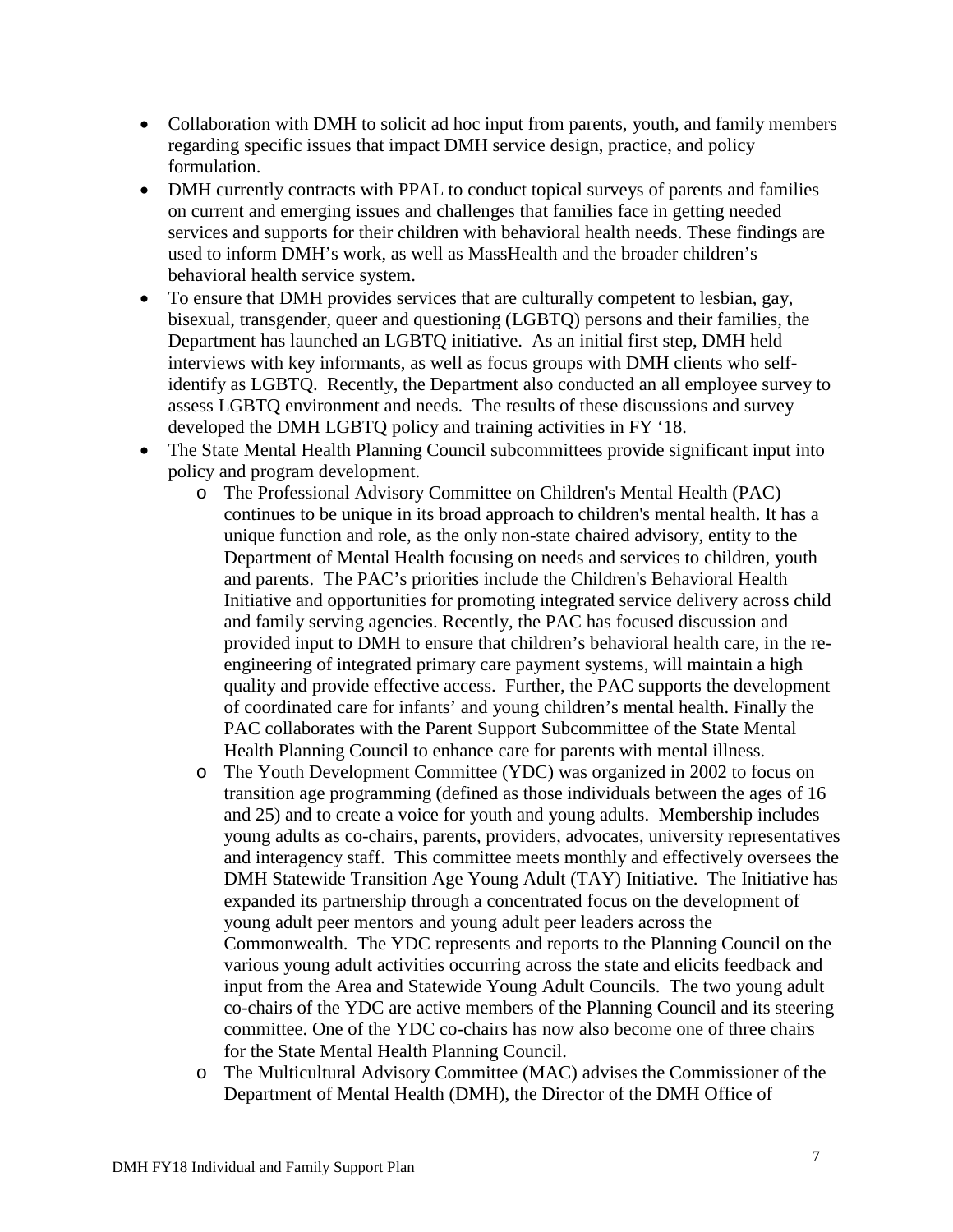Multicultural Affairs, and the State Mental Health Planning Council on the Department's commitment to equitable and quality mental health care for culturally and linguistically diverse communities. The MAC consists of representatives from mental health providers, community-based social services providers, peer providers, city and state government agencies, consumers, family members, educators, and researchers. The committee has expanded its advisory role to other groups within DMH. MAC has been a subcommittee of the State Mental Health Planning Council since April 2007. The diverse MAC membership provides a collective voice, linkages, and advice to DMH on addressing the complex bio-psychosocial, mental health, recovery, and support needs of children, adolescents, adults, and elderly in Massachusetts' culturally and linguistically diverse populations, especially communities that are marginalized, underserved, or unserved. MAC's goals include:

- $\triangleright$  Serving as the Department's ambassadors to culturally and linguistically diverse communities by sharing communities' perspectives with DMH and helping DMH outreach to communities;
- $\triangleright$  Strengthening communication and connections among culturally and linguistically diverse communities, civic organizations, mental health and human services providers, and DMH, including with DMH area operations; and sharing knowledge to increase clients' access to quality care for the reduction of health and mental health disparities and improvement in outcomes.
- o Parent Support Committee: This subcommittee works with the DMH Children's Behavioral Health Knowledge Center and numerous stakeholders to review the fit and feasibility of adaption the evidence-based Let's Talk intervention for adult mental health providers working with clients who are parents. Using the resources from the National Implementation Research Network, the team drafted a practice profile for the intervention adaptation; reviewing available training materials with a plan to adapt/develop materials relevant to the Massachusetts service context.
- On-going psycho-educational training for parents and caregivers: In partnership with PPAL, the project developed and published a training curriculum for parents of transitioning youth called *Transition Planning: Empowering Families*. This publication addresses the changing roles of families, provides an overview of benefits, health care and advocacy, discusses legal options, and addresses communication with one's child and with the child's provider.

## **II. Consumer and Family Leadership**

DMH provides and supports numerous opportunities for families and consumers to enhance and develop leadership and advocacy skills, including:

• NAMI's "Family to Family" curriculum, which utilizes a train-the-trainer model to help families learn essential skills relevant to caring for a family member with mental illness and become knowledgeable about available interventions and resources. Trainers then run groups in their local areas and thus continue to build an informed family base. In addition, NAMI trains family members to co-facilitate support groups for families.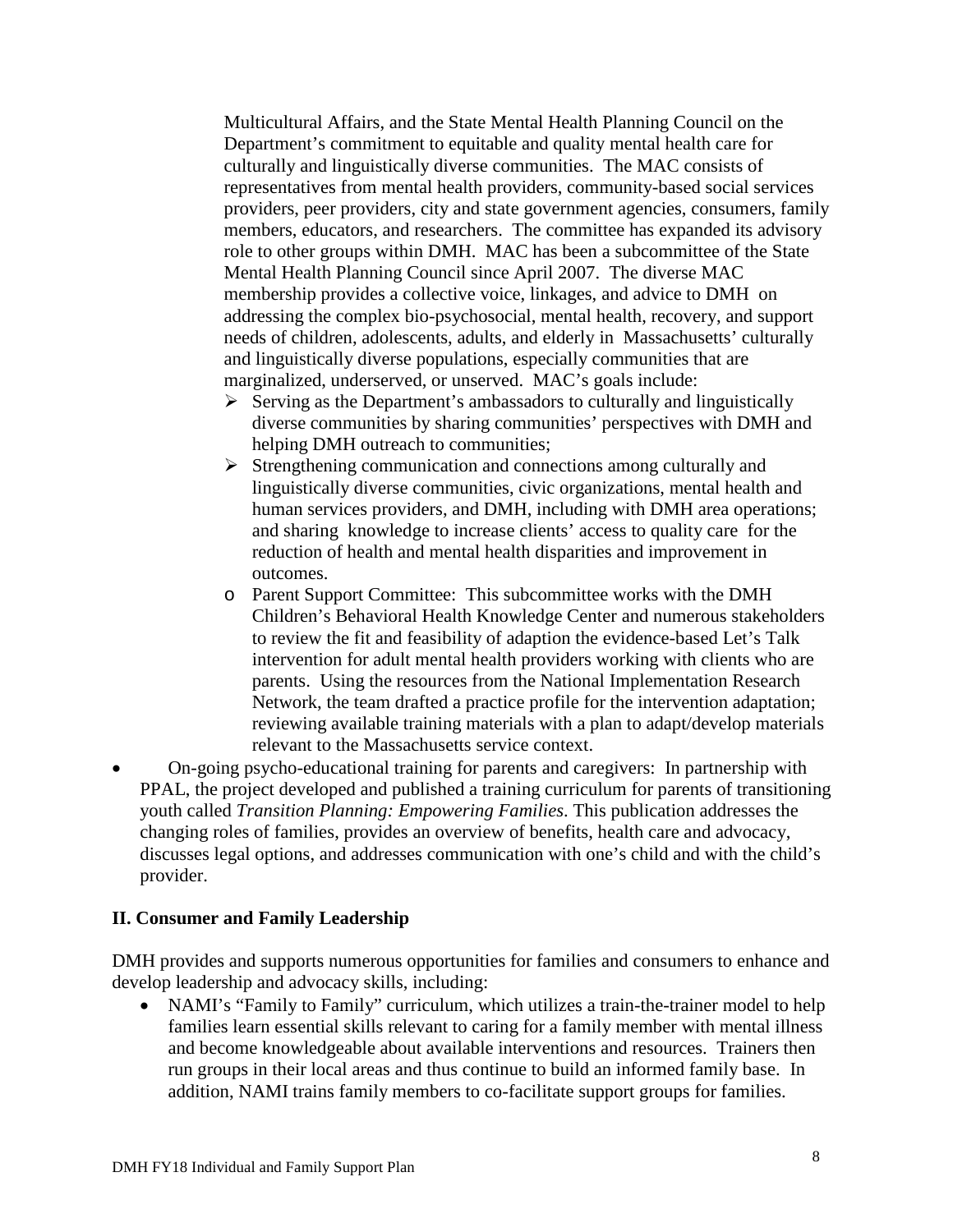- Parents of DMH clients participate in trainings offered through MA Families Organizing for Change that focuses on advocacy strategies.
- PPAL provides monthly trainings for DMH Family Support Specialists and for MassHealth Family Support & Training Family Partners that build skills in specific areas, such as effective advocacy with schools and insurers and evidence based treatments. PPAL has also provided training on family empowerment for parents of Medicaid enrollees.
- The Parent Information Network (PIN) administered through BAMSI and funded by the Department of Mental Health, includes a "Parents of Transitional Age Youth Program" that provides information, education, guidance, outreach and support to parents of transitional age youth (14-25) who have emotional, behavioral, and/or mental health challenges. This includes support groups, parent/community education, online support, a resource center and one-on-one support.
- Family support funds are used to pay for expenses associated with attending conferences and trainings.
- Parents from across the state attend and often present at several conference venues including the annual national conference of the Federation of Families for Children's Mental Health, the annual children's mental health research conference sponsored by the Research and Training Center of the University of South Florida, the annual Building on Family Strengths conference sponsored by the Research and Training center of Portland State University, the annual National Building Bridges Conference, and the annual MA Children's Behavioral Health Knowledge Center Symposium.
- Parents co-chair the Family Advisory Committee of the Massachusetts Behavioral Health Partnership (MBHP) and are represented on the EOHHS Children's Behavioral Health Advisory Council.
- Parents serve on the Department of Elementary and Secondary Education's Statewide Advisory Committee for Special Education.
- The DMH Office of Recovery and Empowerment (ORE) actively participates and leads efforts to support and expand the peer workforce, inform the system on the principles of consumer choice, and raise awareness among the mental health community and the general public of DMH's commitment to person-centered and recovery-based principles.
- The Transformation Center, Massachusetts' statewide consumer technical assistance center, conducts annual peer specialist trainings. There are currently over 600 people who completed the training and became Certified Peer Specialists (CPSs) after passing the oral and written examination.
- DMH maintains close ties with Adoptive Families Together (AFT), an organization of adoptive families that now operates as a program of the Massachusetts Society for the Prevention of Cruelty to Children. AFT provides support groups across the state and develops written material to help educate and assist parents in advocating for the best services for their children. DMH makes AFT materials available through the DMHfunded family support specialists.
- DMH continues to advance the participation and professionalization of parents and caregivers working in the system of care for children and youth with SED. This is accomplished through DMH's statewide network of Family Support Specialists and the Department's commitment to supporting and advancing the role of family partners and other parent/family support providers.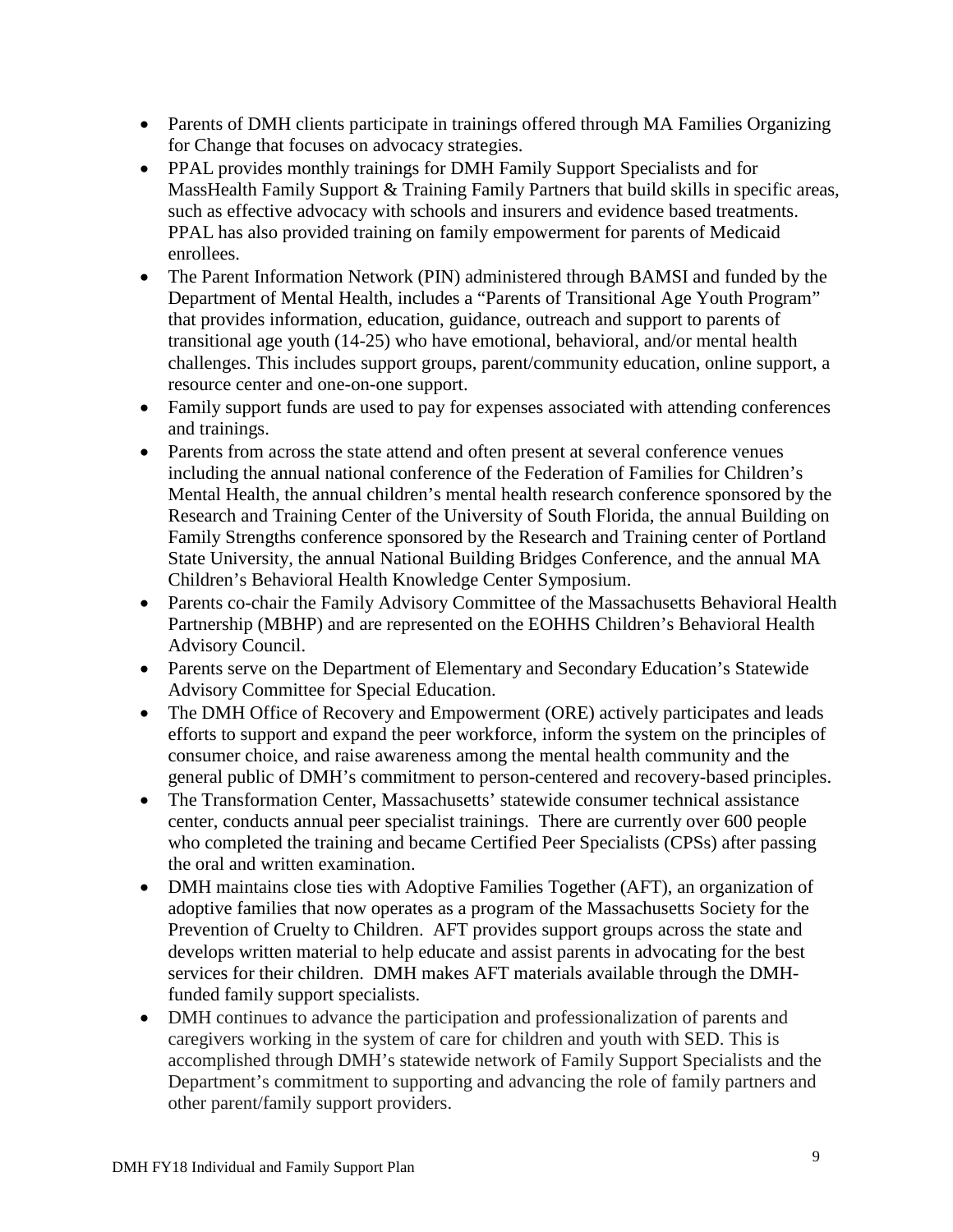#### **III. Family Support Resources in Child, Youth and Family and Adult Services**

Currently, DMH is re-designing and re-procuring its community-based services system for children, youth and adults, to improve the flexibility of services to meet the needs of consumers and families and to increase consumer, youth and family voice and choice. Family and individual support is embedded within a number of these services. Parents are usually the legal guardians and the ones responsible for their children's care; therefore, most Child, Youth and Family services and activities are designed to support parents in their role. DMH-funded services for adults with mental illness also provide support to families of adult clients, if the adult client has consented to having the family aware of his/her situation and are involved. Family support is provided for both clients living at home with mental illness and those who are not. For adults, the service system promotes independence while at the same time offers support to families of adult clients, many of whom continue to be key resources for their adult children, even when those children live out of the home. DMH will continue to work on the question of how to support family members of clients who are their own guardians who choose not to involve their families in their treatment, as those family members often feel distraught and frustrated by being cut out of the process of helping a loved one.

#### *The principal DMH adult services providing family and individual support as a service component are described below.*

**A replacement for CBFS:** DMH is developing a new Service Model ("New Model") to replace its primary adult community-based service, Community Based Flexible Supports (CBFS). The New Model is a residential and community treatment service providing enhanced clinical and rehabilitative services focused on building and sustaining engagement to promote individual recovery, achievement of personal goals and successful completion of the service. The New Model will align with MassHealth's Behavioral Health Community Partner program (BH CP) and with all available employment services, including those provided by DMH Clubhouse providers and the Massachusetts Rehabilitation Commission (MRC), to leverage existing resources, improve coordination of care and avoid duplication of services. The 'New Model' includes family engagement as a service component and Family Partners as a type of peer support. Peer support is inclusive of Certified Peer Specialists, Recovery Coaches, and Family Partners.

**Case Management**: DMH case management is a service designed to assist persons served gain access to continuing care and other community services, and to coordinate the provision of those services among various providers. To provide case management, DMH case managers must assess the person's service needs, create a service needs plan, and help to coordinate those services among providers in accordance with the plan. With adult clients' permission, DMH case managers work the family to support their loved one's recovery.

**Respite Services**: Respite Services provide temporary short-term, community-based clinical and rehabilitative services that enable a person to live in the community as fully and independently as possible. Respite Services provide supports that assist persons to maintain,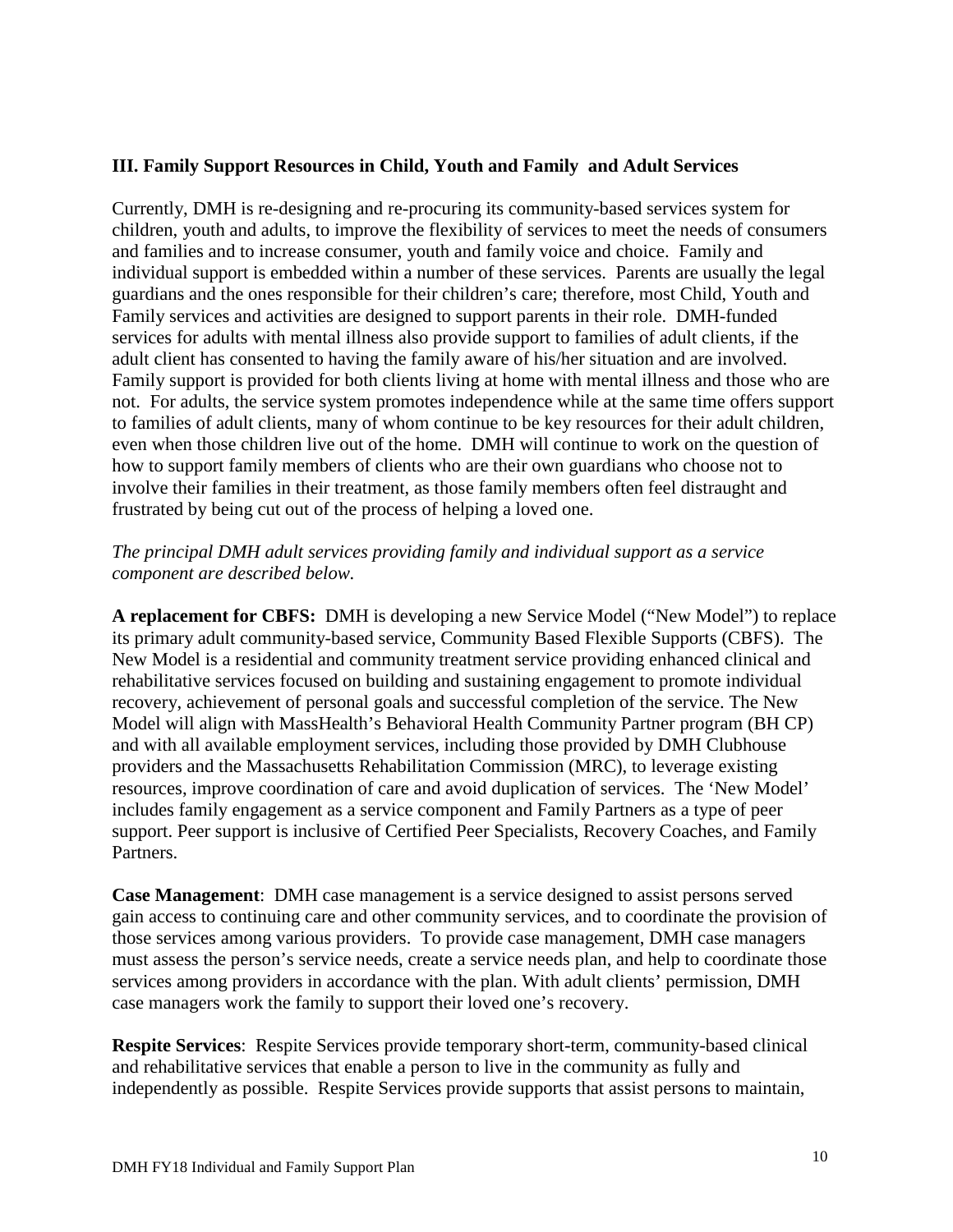enter or return to permanent living situations. Respite Services are Site-Based and/or Mobile. Site-Based Respite Services provide temporary supportive services and short-term, community based living arrangements in a distinct location. Mobile Respite Services are mobile services, accessible to persons in variety of community settings such as: their current living situation, inpatient facilities, skilled nursing homes, and homeless shelters.

**Clubhouse**: The Clubhouse service is a psychosocial rehabilitation service that provides supports through a membership-based community center. Clubhouse Services assists people served to recognize their strengths, develop goals, and enhance the skills people determine are needed to live, work, learn, parent, and participate fully in their communities. Components of Clubhouse Services includes: linkage to community resources, housing supports, employment services, education services, health and wellness services, social and recreational services, transportation services and empowerment and advocacy.

**Program of Assertive Community Treatment (PACT):** PACT is a multidisciplinary team approach providing acute- and long-term support, community based psychiatric treatment, assertive outreach, and rehabilitation services to persons served. The PACT Team provides assistance that promotes recovery and community integration, ensures person-centered goal setting, and assists persons in gaining hope and a sense of empowerment. The program provides services to persons served who often have co-occurring disorders such as substance abuse, homelessness or involvement with the judicial system. The team is the single point of clinical responsibility and assumes accountability for assisting persons served meet needs and achieves goals for recovery. The majority of services is provided directly by PACT team members in the natural environment of the person, and is available on a 24 hour, 7 day a week basis. Services are comprehensive, highly individualized and are modified as needed, through an ongoing assessment and treatment planning process.

**The Recovery Learning Community (RLC)**: The RLC provides peer-to-peer support to individuals with serious mental illness. It is expected to serve as a "hub" in its respective DMH Area. The RLC Program is a resource and referral center that provides general information on topics of concern to peers. The information focuses on community resources and programs. Services may be offered in a variety of settings; at the RLC Program site, community mental health centers, inpatient hospitals, generic community settings, town hall, fairs, shopping mall, etc. Services include: providing and/or referring to a wide range of peer to peer support services; supporting the providers of peer-to-peer support through training, continuing education, and consultation; and linking together peer-operated services and supports for the purpose of creating a network. This network improves communication, facilitates the delivery of services, coordinates advocacy, and assists in responding to a person's needs, aspirations and goals in their valued life roles such as learning, working, social and family relationships, citizenship, and parenting, as they evolve over time. The main goal of every RLC Program is to help persons achieve full community integration. Participation is not an end unto itself, but an additional step toward recovery. The services of a RLC Program are delivered primarily by Peers.

*DMH child, youth and family services providing family and individual support as a service component are described below.*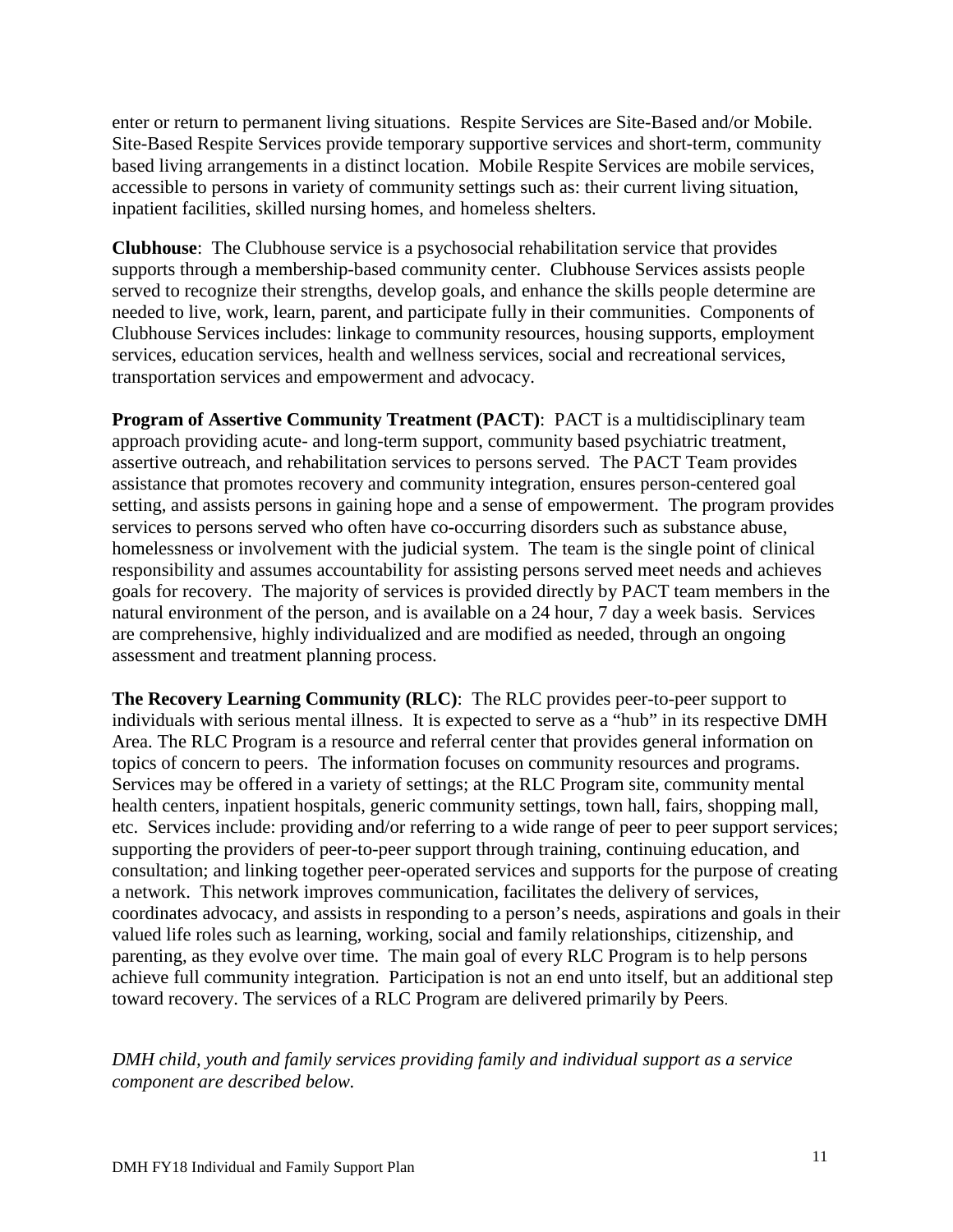DMH directly provides and/or funds a range of direct services for approximately 6,884 children and adolescents (ages 0 to 20) per year who have serious emotional disturbance. This figure represents annual service enrollment and does not include youth receiving emergency services, youth receiving evaluations through court clinics, or youth served through interagency projects to which DMH contributes funds but for which it is not the program administrator. In addition, this figure does not include youth who receive indirect services through school and community support programs, such as trauma counseling nor does it include the parents across the Commonwealth who participate in an array of Family Support activities and groups. This latter initiative is available to all parents in Massachusetts whose children experience mental health challenges and is not limited to parents of DMH youth clients. Publicly funded acute-care services, including inpatient, emergency and outpatient as well as some family stabilization and case management services are managed by MassHealth.

Supports to children and their families are a critical element of the continuing care communitybased services and are an integral part of the services described above. Support services for youth and families, including parents and care givers in recovery, are available across the state and include but are not limited to respite services, parent mentors, parent partners, youth mentors, therapeutic recreation, and transportation, including transportation and lodging for families whose children are placed in a hospital or treatment facility at a distance from their home. Further, DMH funds parent support coordinators in every DMH Area. These coordinators, or "Family Support Specialists", assist other parents to navigate the system, access entitlements, and develop the skills that allow them to effectively advocate for the services and supports they and their child need. Family Support Specialists also facilitate parent support groups that are open to all parents or caregivers of a child with emotional or behavioral needs. In addition, DMH provides funding to the Parent Professional Advocacy League (PPAL), the statewide organization that supports and advocates on behalf of parents and families of children with behavioral health needs. This organization works to promote parent participation in policy and program development so that behavioral health services are family-driven and reflect family voice and choice. DMH recognizes that adults with psychiatric conditions are quite likely to be parents themselves and is adapting recovery and support services to meet the unique needs of parents and care givers with mental health conditions.

## **IV. Access to Services and Supports**

The legislated mission of DMH calls for a focus on serving adults with serious mental illness and children and adolescents with serious emotional disturbance who have continuing care needs that cannot be addressed by acute care services. DMH's budget is predicated on the assumptions that the acute care sector will fulfill its role, including that insurers subject to the state's parity legislation will fund the mental health services identified in the legislation, and that generic, community agencies and organizations, given some assistance, can and will serve most children and adults, including those with mental health needs.

One approach DMH has taken to assuring access to services is to foster educated consumers and families who can advocate for high quality acute care services and necessary funding. It should be noted that for adults, unless the parent is the legal guardian, DMH cannot contact the family without the client's permission. Thus, outreach work targets both families and adult consumers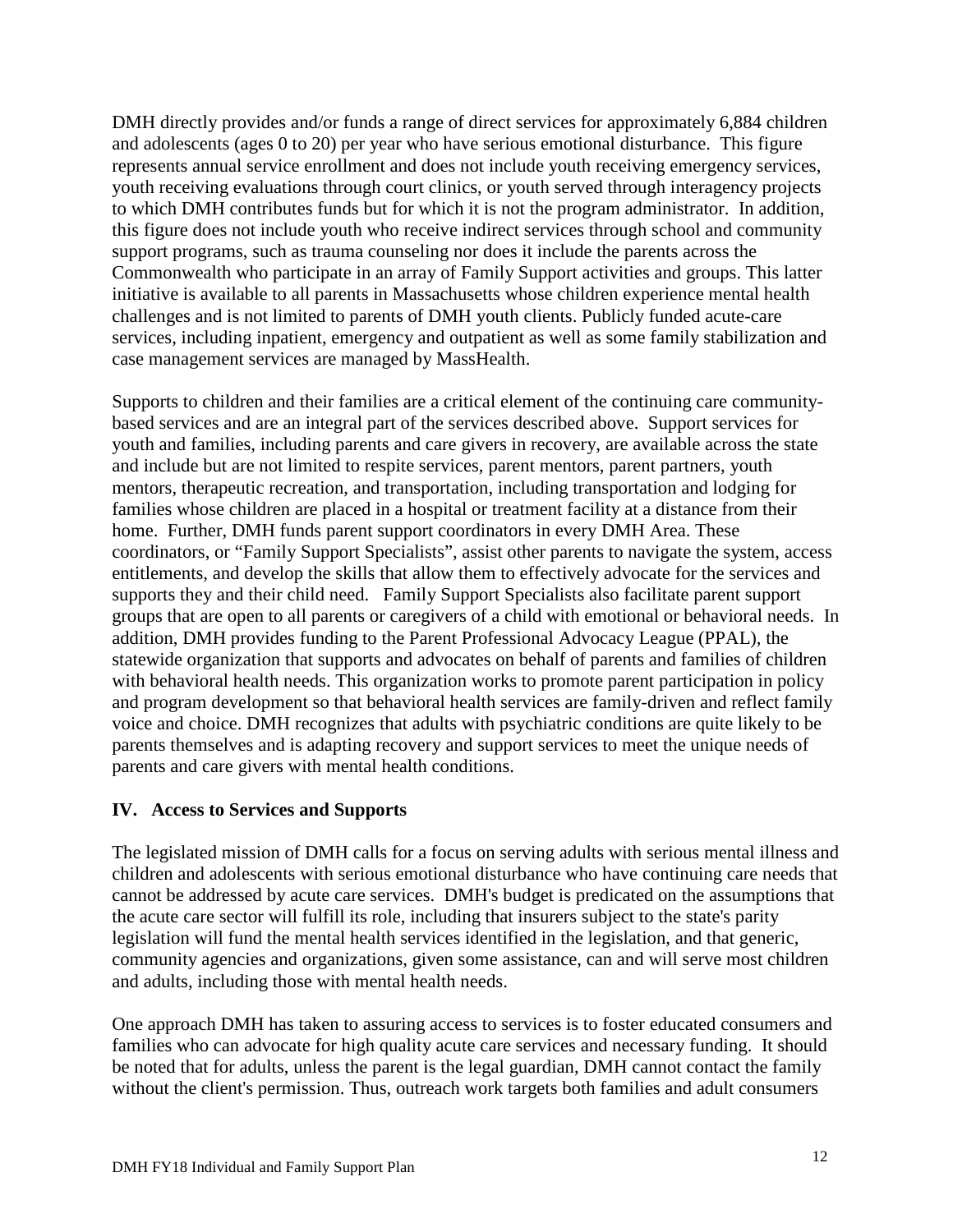themselves. DMH does extensive outreach and training with community agencies and organizations to make them aware of DMH services including services such as education and family support activities sponsored by NAMI and PPAL. In addition, DMH is also increasing its communication and publicity activities.

- DMH funds entitlement specialists who provide training and who work with consumers and families around access to the full array of entitlements and supports for individuals with mental health problems, including Medicaid, private health insurance coverage, SSI and SSDI, housing and legal aid.
- NAMI has a statewide information and referral line that services thousands of callers a year. Through these calls and other requests, NAMI-MASS mails and distributes approximately 10,000 informational packets a year, covering topics ranging from the basics of mental illness to issues surrounding guardianship. DMH also works collaboratively with Adoptive Families Together, the Federation for Children with Special Needs, and Massachusetts Families Organizing for Change, an organization focused on individuals with developmental and/or intellectual disabilities, and which is increasingly drawing families whose children have behavioral health problems. The purpose is to assure that these constituents know about DMH services.
- Several organizations, including PPAL and the Transformation Center, added features to their websites, including blogs and chat rooms that are responsive to the needs of a variety of consumers and family members.
- In particular, the Child, Youth and Family Division worked through the Transitional Age Youth Initiative to increase media involvement through a redesign of the Speaking of Hope website to highlight various transition age young adult resources and supports across the state, with continuous updates from a Young Adult Design Committee which was created in FY16. "Speaking of Hope" is a website developed by the Statewide Young Adult Council and supported by the Youth Development Committee as a forum for young adult information and conversations related to housing, education, employment, resources, health and wellness, GLBTQ supports, and upcoming young adult activities or trainings.
- General community information campaigns are conducted by the Massachusetts Association for Mental Health (MAMH) as part of its campaign to combat the stigma of mental illness. Media are particularly involved during the month of October to promote the National Depression Screening Day, and also during May, which has been designated nationally as Mental Health month. The first week in May is Children's Mental Health Week. The DMH Areas and Family Support Specialists sponsor numerous activities to increase knowledge about child mental health and the successes that youth with mental health issues can achieve. Local activities have included photography shows of work done by youth, Area-wide conferences with youth performances, and distribution of informational materials to libraries, schools, and pediatricians' offices.
- DMH developed a liaison function between DMH Site offices and acute care inpatient psychiatric units and facilities. The DMH liaison works with inpatient facilities to assist in referrals to DMH continuing care inpatient beds; identify possible alternatives to inpatient continuing care; facilitate linkages between the inpatient unit and existing community providers; and facilitate transfers to continuing care when alternative dispositions are not possible. Further, DMH provides training to acute care psychiatric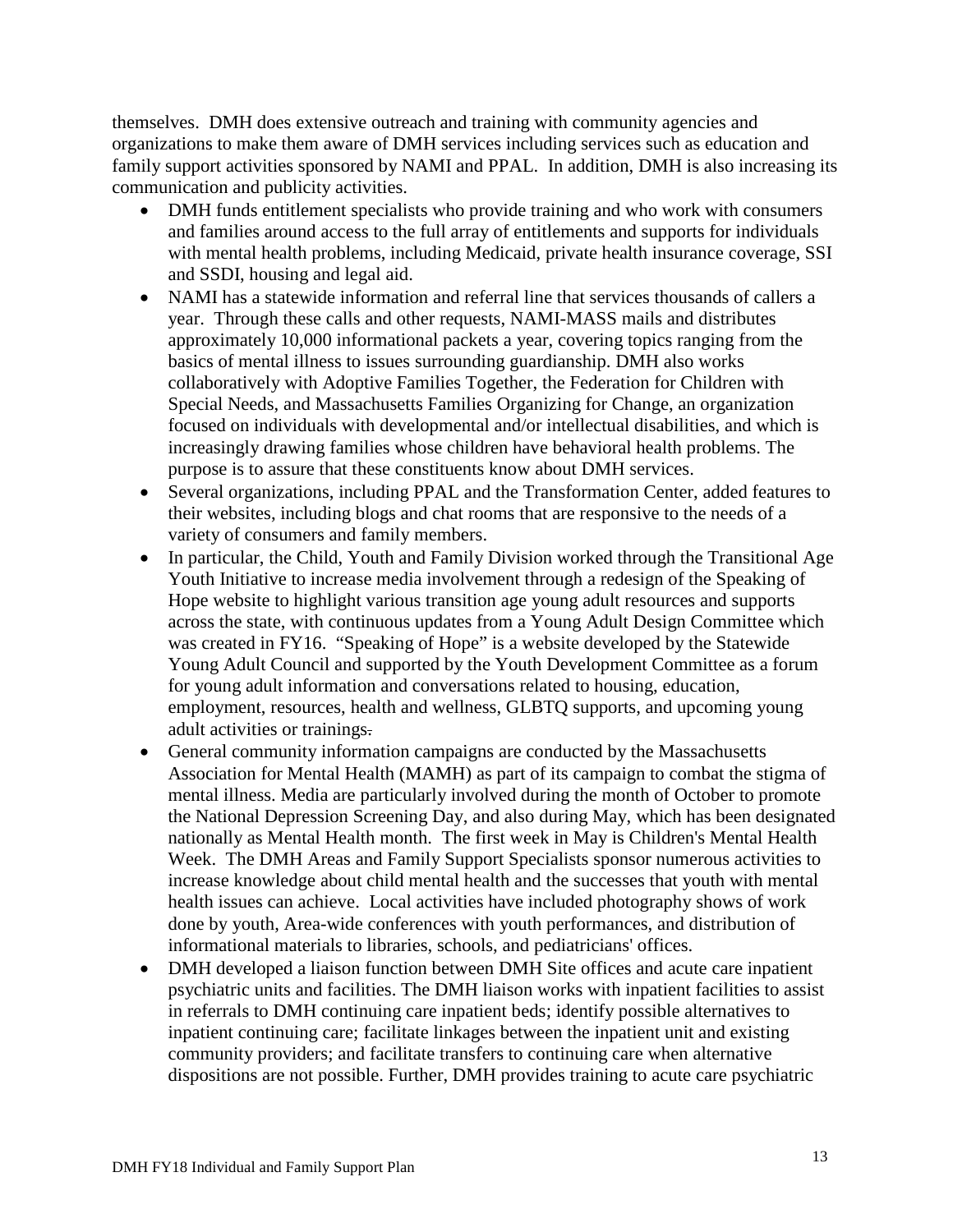units, and to other state agencies such as the Department of Children and Families to keep them abreast of DMH services and service authorization requirements.

# **V. Cultural Competence**

Recognizing that mental health is an essential part of healthcare, the Department of Mental Health (DMH) establishes standards to ensure effective and culturally competent care to promote recovery. The DMH Office of Multicultural Affairs (OMCA) is committed to reducing mental health disparities among diverse racial, ethnic, and linguistic populations in Massachusetts. OMCA ensures meaningful access to DMH services, programs, and activities for persons who have limited English proficiency. OMCA coordinates the scheduling of in-person interpreters for clients in DMH-operated facilities/mental health units, persons seeking DMH services, and the family members who are involved in their care. Likewise, American Sign Language (ASL) interpreters and Communication Access Realtime Translation (CART) providers are utilized to help individuals who are deaf and hard of hearing. OMCA supports the provision of ASL interpreter and CART services by explaining to DMH staff how to request these services for their clients. Written materials are available in the client's preferred language. Examples of translated written materials include the *Right to An Interpreter* human rights poster, complaint forms, and service authorization application forms. Translations are done for individual clientspecific matters on an as needed basis.

OMCA staffs the Multicultural Advisory Committee (MAC), noted above as a subcommittee of the State Mental Health Planning Council. MAC advises the Commissioner of DMH on the Department's commitment to equitable and quality mental health care for culturally and linguistically diverse communities. MAC members are mental health providers, communitybased social services providers, representatives of city and state agencies, clients and family members, peer providers, people with lived experience of mental illness, educators, researchers, and other stakeholders who understand and advocate on behalf of diverse communities. MAC meetings occur every other month and serve as forums for MAC members to learn about mental health-related events so they can share this information with their communities.

OMCA coordinated the translation of the annual DMH consumer satisfaction surveys in order to increase participation by consumers and their family members whose primary language is not English. The satisfaction survey sent to adult clients enrolled in Community Based Flexible Support was translated into 6 languages. The family consumer satisfaction survey sent to parents/guardians of children enrolled in DMH services was translated into Spanish.

## **VI Interagency Collaboration**

Major planning for Child, Youth and Family service system development and integration continues to take place as part of the Children's Behavioral Health Initiative (CBHI).

• The DMH Commissioner chairs the Children's Behavioral Health Advisory Council, on behalf of the Secretary of Health and Human Services. This Council is mandated under Chapter 321 of the Acts of 2008, An Act Improving and Expanding Behavioral Health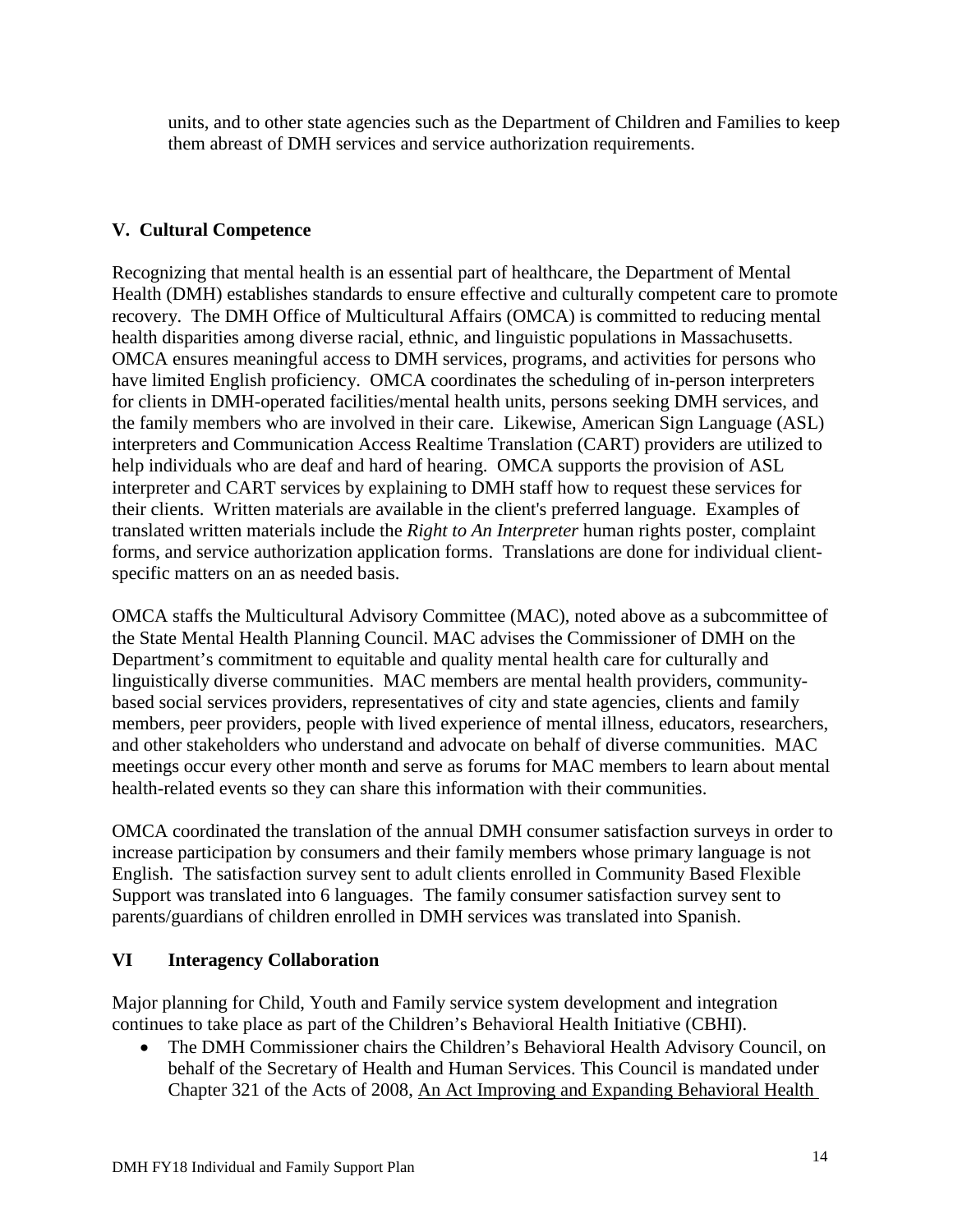Services for Children in the Commonwealth. It is made up of stakeholder groups identified in the law and meets monthly to monitor, plan and make recommendations on targeted activities.

DMH is also engaged in interagency activities with a specific focus. There are numerous activities to promote the mental health of youth and adults.

- DMH is an active member of an Interagency Work Group (IWG) established by the Department of Public Health in 2001 with membership that also includes the Departments of Children and Families, Youth Services, Developmental Services and Transitional Assistance, MBHP, the Juvenile Court and the Parent Professional Advocacy League (PPAL,) and selected substance abuse providers. The IWG goals are to build common understanding and vision across state systems; design and implement a community centered system of comprehensive care for youth with behavioral health disorders that incorporates evidence based practice; coordinate service delivery across systems; simplify administrative processes; and develop purchasing strategies that maximize federal and state dollars.
- DMH is represented on DCF's Statewide Advisory Council. In addition, DMH collaborates with the Transition Age Youth Coordinator for DCF on matters pertaining to young adults 16-25.
- DMH also collaborates with the Department of Elementary and Secondary Education (DESE) on a number of initiatives and task forces, including:
	- o DMH representation on the Special Education Advisory Council whose purpose is to review and make recommendations pertaining to Special Education's State Performance Plan and Annual Performance Report
	- o DMH is the convener of a School Based Collaborative in its Metro Boston Area, attended by senior representatives from the Boston Public Schools and community based mental health agencies which contract with DMH to provide consultation, training, and specialized interventions to students in over 100 schools within the greater Boston area.
- DMH participated with the Massachusetts Association of Older Americans, Executive Office of Elder Affairs, the Massachusetts Aging and Mental Health Coalition in producing the second edition of "Eliminating Barriers to Mental Health Treatment: A Guide for Massachusetts Elders, Families, and Caregivers", a resource in great demand within the state and which federal officials are recommending as a national model.
- In response to growing concern about restraint and seclusion use in child-serving settings, DMH leads the cross-secretariat interagency effort to reduce and prevent their use. The Initiative brings together leaders from the state Departments of Children and Families (DCF), Mental Health (DMH), Youth Services (DYS), Developmental Services (DDS), Public Health (DPH), Early Education and Care (EEC), and Elementary and Secondary Education (ESE) to work in partnership with the Office of the Child Advocate and parents, youth, providers, schools and community advocates to focus on preventing and reducing the use of behavior restrictions that can be re-traumatizing. The vision for the multi-year effort is that all youth serving educational and treatment settings will use trauma informed, positive behavior support, Restraint and Seclusion prevention practices that respectfully engage families and youth. Currently, the group is facilitating the implementation of new R/S regulations (ESE and EEC) which advance R/S prevention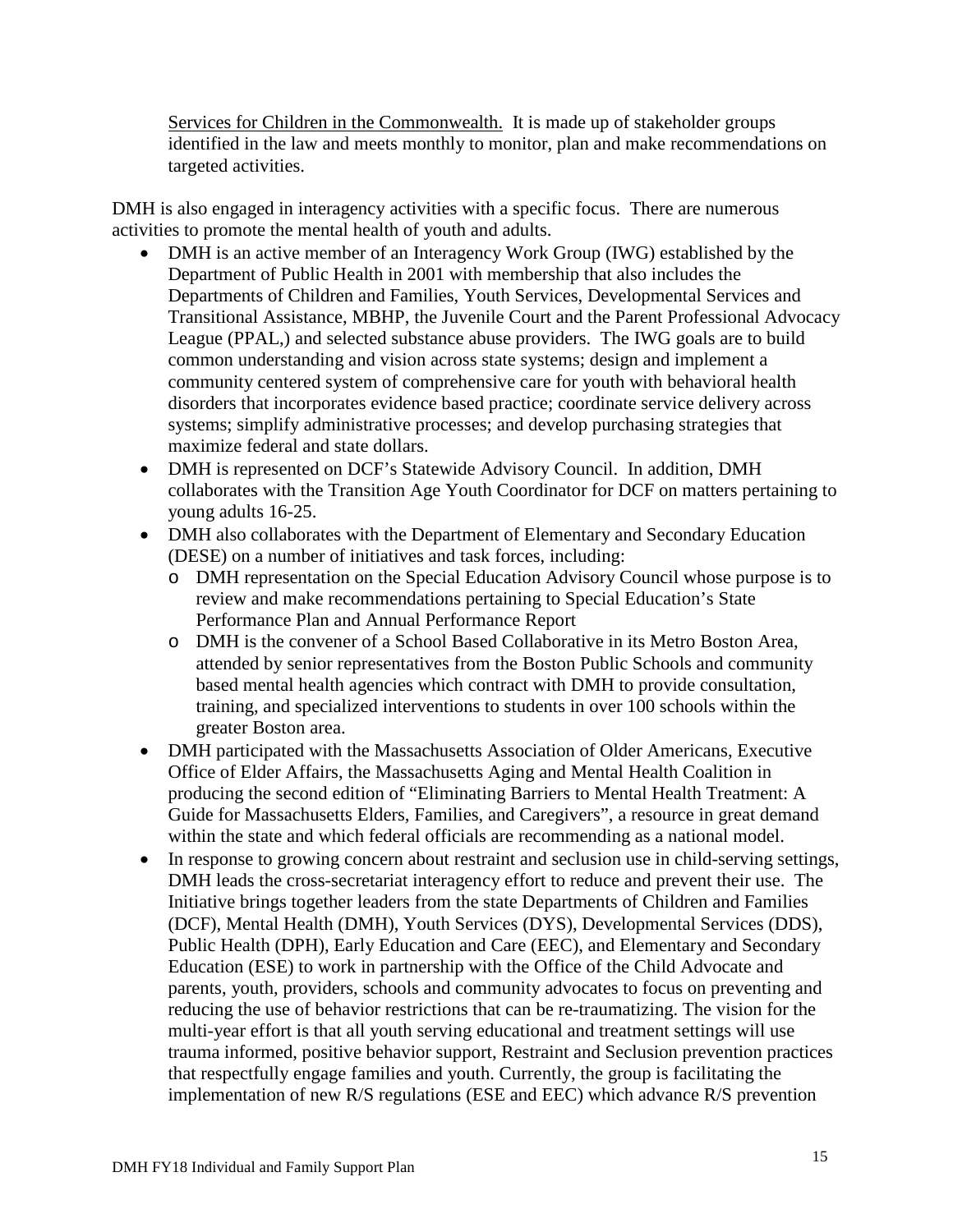practices, data collection and analysis, and eliminate prone restraint. A key method to this facilitation process is workforce development – cross-agency/cross-provider trainings provided throughout the year. This Initiative capitalizes on the Department of Mental Health's award-winning, nationally recognized, 17-year restraint and seclusion prevention effort.

- Recognizing the critical importance of prevention and early intervention with regard to childhood mental health, DMH is expanding its capacity to address the mental health needs of young children.
	- o DMH continues to work in partnership with the Department of Early Education and Care (DEEC) to expand both agencies' capacity to address the mental health needs of young children. The two agencies are currently exploring ways in which this partnership can build on current DEEC initiatives to improve behavioral health supports to young children at risk for experiencing on-going behavioral/mental health challenges, such as those at risk for suspension and/or expulsion from early childhood care, children living in communities experiencing significant stress, and children from families challenged to access needed supports through the schools.
	- o DMH is an active participant and partner on the public-private state Young Children's Council that oversees on-going activities of the DPH-Boston Public Health Commission's Project MYCHILD and LAUNCH grants and the MECCS Impact grant.
	- o DMH serves on the Infant and Early Childhood Mental Health (IECMH) Interagency Systems Workgroup, which addresses statewide coordination of activities related to IECMH across multiple stakeholders.
- DMH and DCF have collaborated to change daily practice in both agencies to address the needs of service provision for parents with mental illness and improve outcomes for children. Some examples include: DMH changed its practice and now offers short-term services to adult applicants who were DCF involved; cross-training has been provided so that workers in each system have an improved understanding of the resources and also the regulatory environment within which each agency staff complete their work; and, DMH consults to DCF regarding service planning for children with mental health problems and for those whose parents have mental illness. The DMH Child Medical Director meets monthly with the DCF Psychiatrist and the DCF Clinical Specialists to discuss trends, issues, and complex situations related to client/family needs. DMH continues to assess how its services can be improved for those children who have a parent or primary caregiver living with mental illness and collaborate with DCF to improve identification and supports for parents with mental illness.
- Given that a majority of children in the state have some of their mental health treatment covered by private insurance plans, this population must be considered as well when attempting to build an integrated system providing comprehensive services. Massachusetts passed mental health parity legislation in 2000 which mandated coverage for both acute and intermediate care and created an ombudsman resource at DPH to oversee managed care implementation. In 2008, the law was amended to broaden its scope to include substance abuse disorders, post-traumatic stress disorders, eating disorders and autism for both adults and children. In 2009, DMH, the Division of Insurance, and DPH issued guidance clarifying what is covered under intermediate care. As the state achieves full implementation of the Rosie D Court Order, a continuing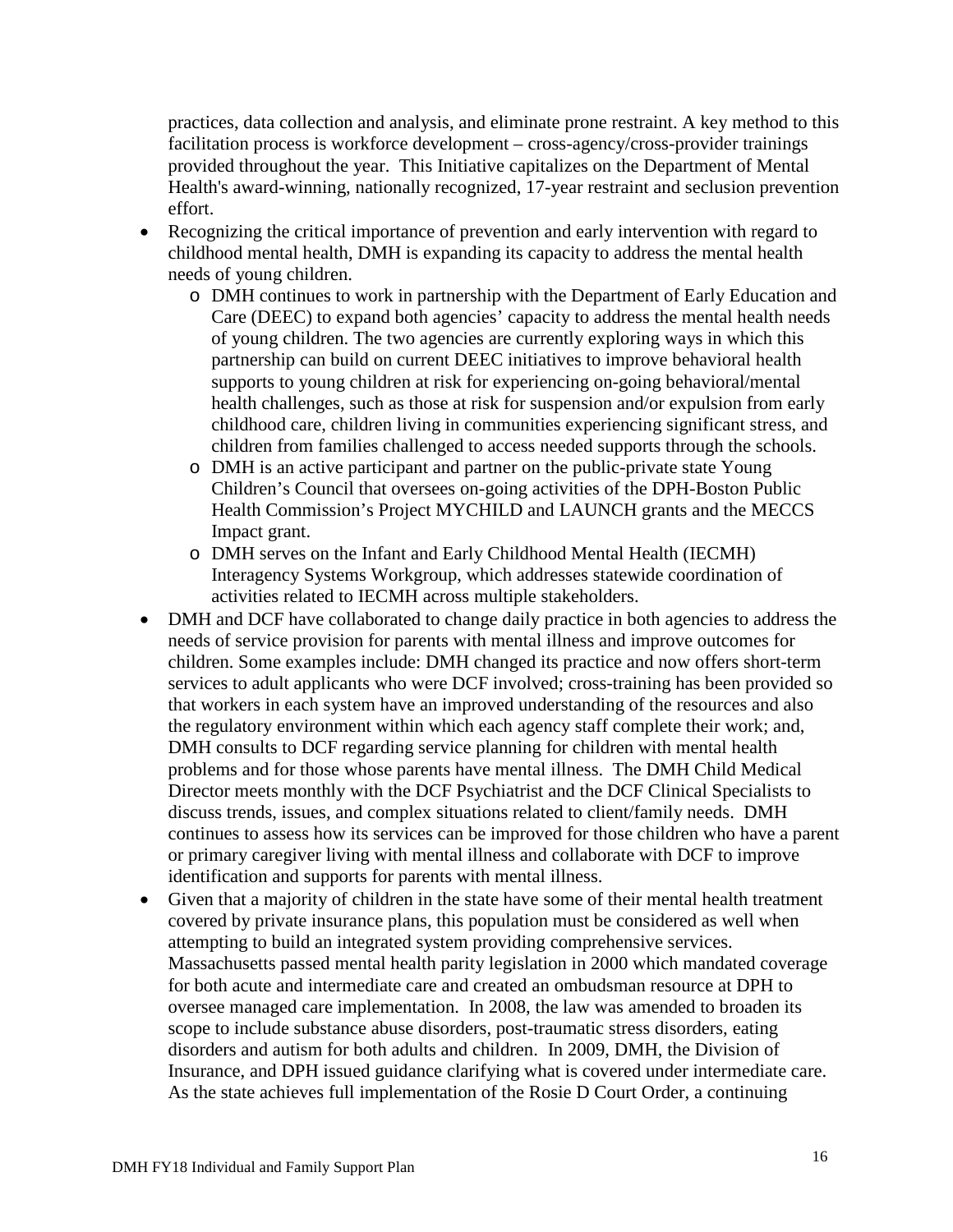challenge is to create a provider network that serves both the publicly and privately insured and ensures continuity of care as children move on and off of Mass Health.

- DMH continues to partner with MassHealth on a number of initiatives. DMH, MassHealth and DCF have partnered to align standards for Family Partners, to assure continuity of care for families across levels of care and across public payers. DMH is also represented on the Family Advisory Council of the Massachusetts Behavioral Health Program (MBHP). In addition, the DMH Child Medical Director and the Mass Health Office of Clinical Affairs Medical Director co-chair an ongoing Committee related to psychotropic medication use among children with the goal of developing an algorithm for best practices.
- DMH is an active member of the Commission on Unaccompanied Homeless Youth (the Commission). The Commission was established in statute for the purpose of studying and making recommendations relative to services for unaccompanied homeless youth, with the goal of providing a comprehensive and effective response to the unique needs of this population. The focus of the commission's work shall include, but not be limited to: (i) an analysis of the barriers to serving unaccompanied homeless youth who are gay, lesbian, bisexual or transgender; (ii) an analysis of the barriers to serving unaccompanied youth under 18 years of age; (iii) an assessment of the impact of mandated reporting requirements on unaccompanied homeless youths' access to services; (iv) the commonwealth's ability to identify and connect with unaccompanied homeless youth; and (v) recommendations to reduce identified barriers to serving this population.
- DMH is represented on Commission on the Status of Grandparents Raising Grandchildren. The Commission's primary purpose is to serve as a resource to the Commonwealth on issues affecting grandparents and all relatives raising grandchildren.
	- o Fostering unity among grandparents raising grandchildren, communities and organizations in the commonwealth, by promoting cooperation and sharing of information and encouraging collaboration and joint activities;
	- o Serving as a liaison between government and private interest groups with regard to the unique interest and concern to grandparents raising grandchildren;
	- o Advising executive and legislative bodies of the potential effect of proposed legislation on grandparents raising grandchildren, as the commission deems necessary and appropriate; and,
	- o Identifying issues that are faced by relatives, other than parents, who are raising children. Currently, the Commission meets monthly at various locations around the state.
- DMH is actively involved in the EOHHS Transitional Planning Collaborative Workgroup, a Collaborative Workgroup formed to review EOHHS and service agency regulations that are related to transition planning for individuals. A cross-secretariat examination of key transition points for people involved with the EOHHS service system, and a determination of both programmatic and regulatory responses that could result in improved transition outcomes for people. Workgroup members convene into smaller topic-based subgroups to develop comprehensive interagency protocols for implementing the transition deliverables. EOHHS staff will continue in a facilitation role and recommend any further policy development based on the work of the subgroups. DMH Staff are co-chairing and/or participating in the following sub-groups: